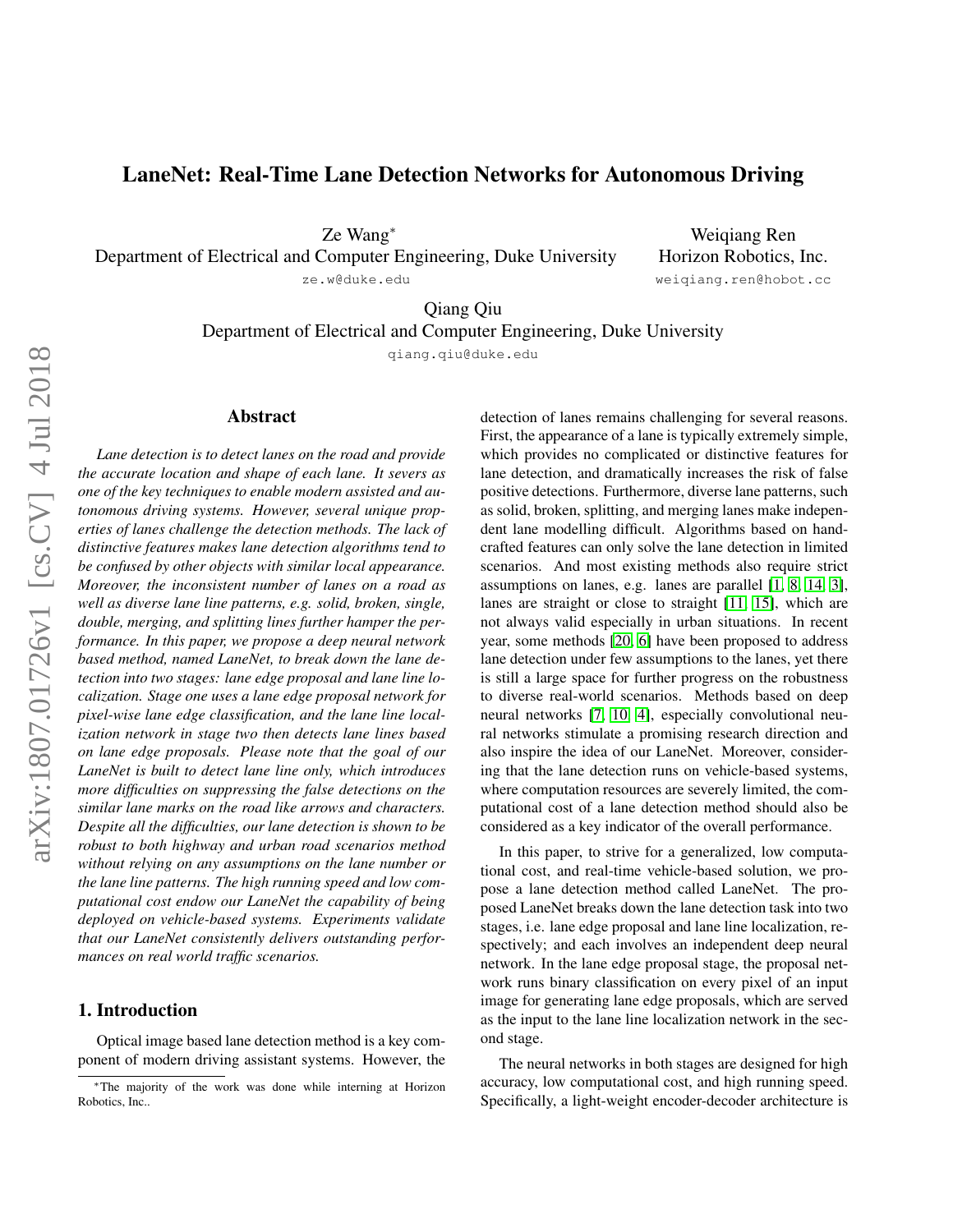adopted for lane edge proposal, where stacked depthwise separable convolution and  $1 \times 1$  convolution layers are used for fast feature encoding, and non-parametric decoding layers for fast feature resolution recovery. The obtained proposal map is then transformed to lane edge coordinates and fed to the second stage, where, a high-speed lane line localization network, consisting of a point feature encoder and a LSTM decoder, localize the lane lines robustly under various scenarios.

Such two-stage design of LaneNet brings additional desirable properties. Firstly, the lane edge map produced by the proposal network serves as interpretable intermediate features, which to some extent alleviates the impact of the black-box property of neural network based method, and makes the detection failures more trackable. The two-stage process allows the parameters of lane line localization network to be refined in a weakly-supervised manner which alleviate the strong demand for well-annotated training samples. Additional, an efficient dimensionality reduction is performed when transforming the lane edge proposal map to the lane edge coordinates between the two stages, which further reduces the complexity and the network scale of the lane line localization network, and speed up the detection without any compromise to the accuracy. Last but not the least, the function of lane edge proposal network can be integrated into semantic segmentation network and further reduces the overall computational cost of the driving assistant systems.

All these advantages mentioned above contribute to a robust and reliable lane detection for autonomous driving systems and driving assistant systems. Extensive experiments as well as comparisons are conducted to validate our LaneNet as a lane detection method with remarkable accuracy and fast speed.

The remaining of this paper is structured as follows: In Section [2](#page-1-0) we concisely describe the architecture of our model. We provide the details regarding both the training data and the training process in Section [3.](#page-3-0) Experiments and results are shown in Section [4.](#page-5-0) Section [5](#page-7-0) provides a brief overview and summary on other lane detection methods. We conclude the paper with Section [6.](#page-7-1)

### <span id="page-1-0"></span>2. Lane proposal and localization networks

In this section, we first concisely describe two neural networks designed to together accomplish lane detection in diverse scenarios. The first proposal network detects the edges of lane marks, and produce a pixel-wise lane edge proposal map. The second localization network determines the localization and shape of each lane based on lane edge proposals. Follows the work of [\[1\]](#page-8-0), our LaneNet only takes the Inverse Perspective Mapping (IPM) of an image as input, which helps get rid of the perspective effect in the image, and so lanes that appear to converge at the horizon line are now vertical and parallel. However, our LaneNet does not rely on the assumption that the lanes are parallel (or close to parallel) so that the robustness is guaranteed. The two proposed networks play different roles in lane detection, yet they share several common design principles. Firstly, different from those algorithms running on servers or even computation centers, lane detection runs on vehicles so that the computational cost should be reduced as possible while the inference should be fast enough for real-time decision making. Additionally, the prediction accuracy and the robustness to diverse scenarios are crucial. The details of our LaneNet and how to meet the aforementioned principles are discussed in this section.

### 2.1. Lane edge proposal network

To filter irrelevant information contained in optical images, we first process an image by a lane edge proposal network to generate a binary lane edge proposal map indicating the position of the pixels likely lie on the edge of lane segments. The reason we adopt a deep neural network instead of using hand-craft features to proposal maps is that it is essentially difficult to find one or a set of robust hand-craft features for filtering lane edges in an input image. As an illustration, Fig. [2](#page-3-1) shows a typical IPM image of the front view of a vehicle. As marked by red circles, road marks, characters on the roads, guardrails along the roads, and even the light reflected by other vehicles share similar local appearances with lanes, thus are easy to be detected as false positives. To derive accurate lane edge proposal on each pixel, contextual information as well as global appearance should all be taken into consideration to suppress false positive detections caused by similar local appearances. Deep convolutional neural network thus become a desirable tool thanks to its powerful feature extraction capacity.

Encoder-decoder architectures are widely used in dense prediction tasks like semantic segmentation [\[12,](#page-8-11) [17,](#page-8-12) [2\]](#page-8-13), which typically utilize convolutional layers and deconvolutional layers (transpose convolution layers) for feature encoding and decoding. For a higher efficiency, our lane edge proposal network adopts a light-weight encoder-decoder architecture. The encoder takes an IPM image of the front view of a vehicle as the input, and hierarchically extracts the features. The decoder progressively recovers the resolution of the feature map and produce a pixel-wise lane edge proposal map.

Encoder The encoder of the proposal network replaces the standard convolution operations by the combination of depthwise separable convolutions and pointwise convolutions  $(1 \times 1)$  convolutions) to significantly lower the computational cost as in [\[5\]](#page-8-14). Specifically, depthwise separable convolutional layers with a kernel size of 3 are stacked for progressive feature extraction. Each depthwise separable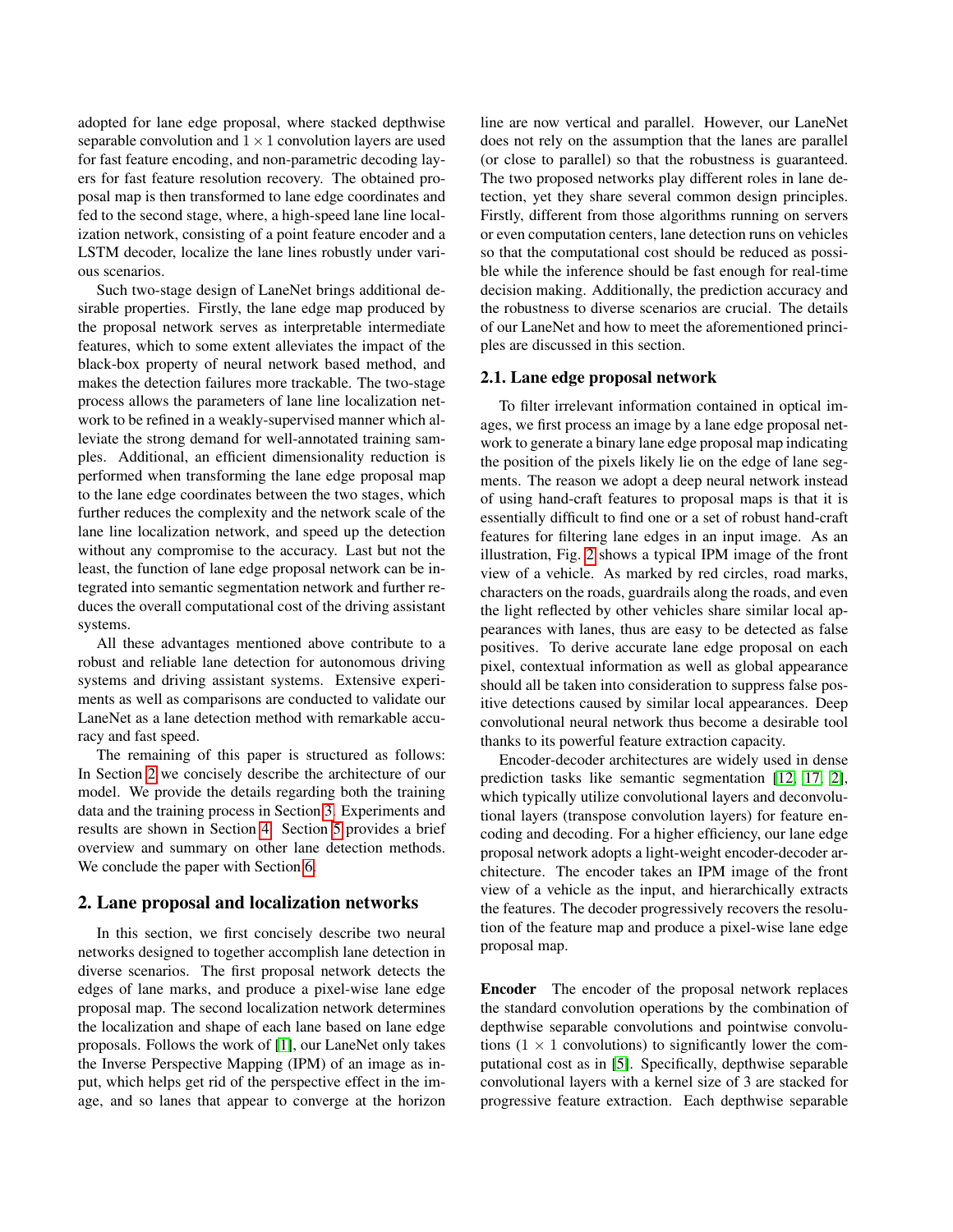

(a) Lane edge proposal network. The layers of encoder and decoder are marked in blue and red, respectively.



(b) Lane line localization network.

<span id="page-2-0"></span>Figure 1. The architectures of the lane edge proposal network in the first stage and the lane line localization network in the second stage.

convolution layer is followed by a  $1 \times 1$  convolution layer for channel-wise information aggregation. As mentioned above, there exists a lot of objects that share similar local appearance with lanes in the input images, to prevent false positive detections, the context information should be properly extracted and preserved in the encoding stage. In order to enlarge the reception field of the encoder while guarantee the low computational cost, we adopt dilated convolutional kernels in the encoder layers. Specifically, as plotted in Fig. [1](#page-2-0) (a), three depthwise convolution layers that followed by a  $1 \times 1$  convolution layer are included to form a convolution block that is used for feature extraction on one particular feature resolution. Among the three depthwise separable convolutional layers, the first one has a dilation rate of 1, which corresponds to a standard separable convolution, while the following two layers use dilation rate of 2 and 4, respectively, to enlarge the reception field. Introducing dilated kernels successfully improves the valid reception field without any additional parameters or computational cost, which properly balances the efficiency and effectiveness.

Decoder In order to recover the feature resolution and produce the pixel-wise lane edge map of an input image, we design a decoder architecture that follows the encoder. Deconvolution layers (transpose convolution layers) are widely used to enlarge the intermediate features in modern deep neural networks. However, the computational cost and the training difficulty make deconvolution layers an inappropriate choice in our model. Inspired by the success of adopting sub-pixel convolution layers in image superresolution [\[18\]](#page-8-15), we use sub-pixel convolution layers here in our model to progressively recover the feature resolution. It brings the beneficial properties including completely parameter-free and no computational cost, which are much desirable in our case of lane detection. Skip connections are used to provide high resolution feature for accurate lane edge localization. The final high resolution feature map is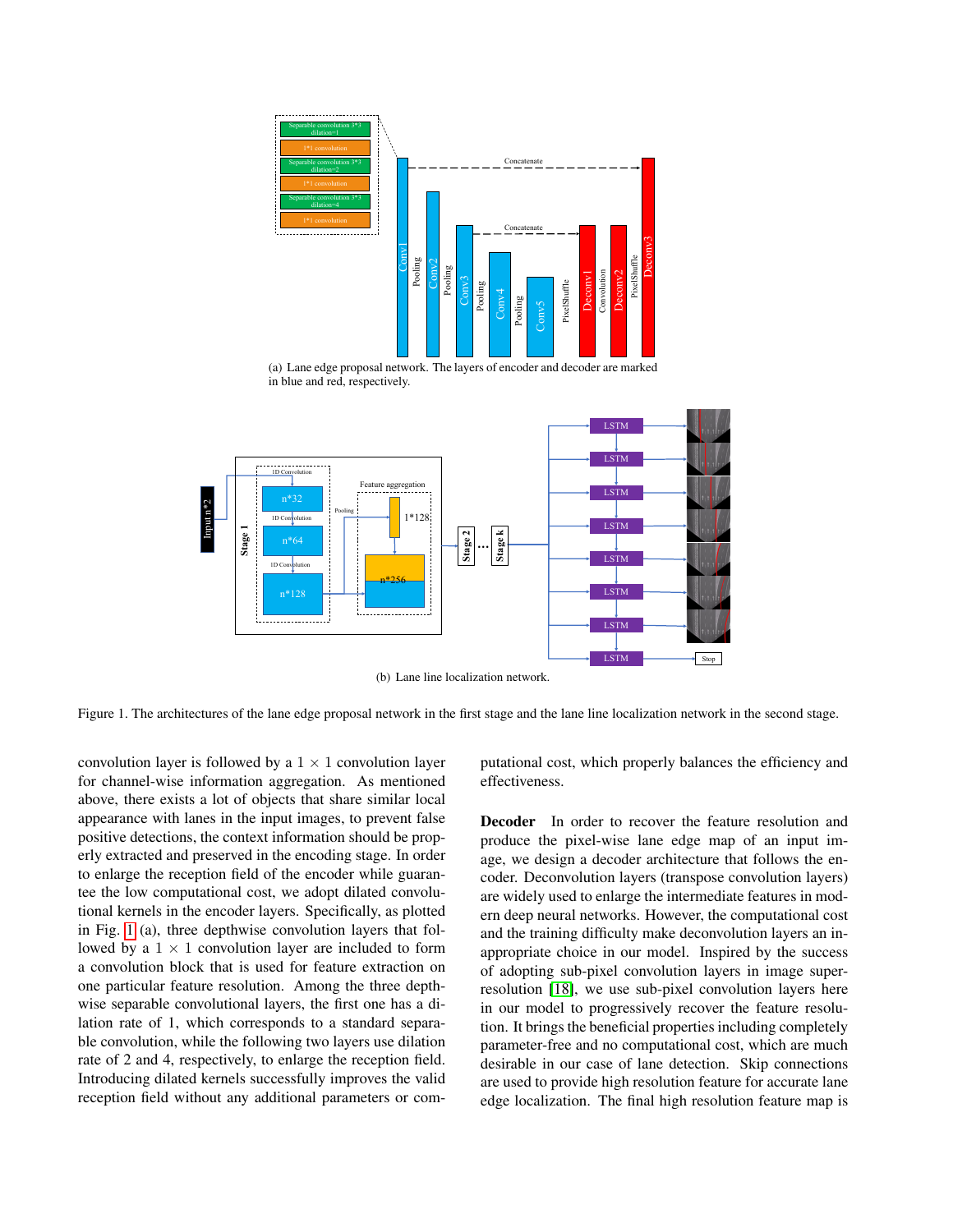

Figure 2. A typical IPM image of the front view of a vehicle. The red circles marks the areas that are easy to be detected as false positives.

<span id="page-3-1"></span>then used to generate the pixel-wise lane edge probability map and the value of each pixel indicates the confidence that the network decides this pixel lies on the edge of a lane segment in the input image.

### 2.2. Lane line localization network

The lane edge proposal network projects an image to the corresponding binary lane edge proposal map where structure and appearance are far simpler, while detecting the lane lines from a lane edge proposal map remains sophisticated. The diverse patterns of lanes, e.g., splitting lanes, merging lanes, intersection, and uncertain total number of lanes challenge the detection. We complete our lane line detection method with a light-weight, ultra fast, yet powerful neural network referred to lane line localization network. Our lane line localization network also adopts an encoding-decoder structure. It takes the coordinates of the lane edges as input, and apply a series of 1D convolution and pooling operations to encode an input to a low dimensional holistic representation. A long short-term memory network (LSTM) based decoder is used to progressively decode the representation to the parameters of each lane in the image.

Specifically, given a binary lane edge map, we use coordinates of lane edge points instead of directly inputting the lane edge map to the lane line localization network. Such a design brings us two major benefits: First is that the size of the input is reduced from  $w \times h$  to  $n \times 2$ , where n is the number of the lane edge points in the binary lane edge map. This reduction allows the compact architecture of our model and the ultra fast prediction. Secondly, such coordinate from of inputs enable a weakly supervised training method of the lane line localization network, which will be discussed in section [3.2.](#page-4-0)

Apart from the benefits, using coordinates, instead of lane edge map as model inputs comes with an additional requirement to the model, which is the invariance to the input order. Since the lane edge points are sampled from 2D images, it's hard to find a proper and reasonable rule to sort the points. And considering that in most cases, the positions of the lane edge points are sufficient to determine the number and the shape of lanes on the road, the prediction of our model should be invariant to the input point order so that the prediction remains consistent regardless any shuffle to the order of the input points. Inspired by the recent progress on novel deep neural network architecture PointNet which is specifically designed for analysing point cloud data, an input order insensitive encoder is designed in our lane line localization network to encode the input points to a low dimensional holistic representation of the lane edges. Specifically, to achieve invariance to the input order, shared fully-connected layers are utilized to perform non-linear projection on the feature of each point simultaneously. This operation can be simply implemented by a series of 1D convolutional layers whose kernel size is identical to the size of the feature of each point. Max pooling layer is adopted to aggregate the feature of all the points to achieve a global information fusion which is also insensitive to the input order. Different from the model proposed in PointNet, we do not use any transformation to the input or the features, and the max pooling layer is used for multiple times to encourage the information communication among all the points under multiple semantic levels. Specifically, we refer a series of non-linear feature extraction to each point and a pooling based feature aggregation to a stage in encoder network as shown in Fig. [1](#page-2-0) (b), and multiple stages are used in our network for effective information communication among all the points and the final representation is drawn by applying average pooling to the final feature.

After the input coordinates of the points are encoded to a low-dimensional representation, we adopt LSTM, which serves as a solution to the uncertain number of lanes, to decode the parameters of each lane. Specifically, we fit each lane in the image by a quadratic function, and use LSTM to progressively predict the parameters depicting each lane along with a confidence score from the left side of the image to the right side of the image one by one. The prediction is terminated when the confidence score is lower than a predefined threshold which indicates the network believes there is no more lane in the image.

### <span id="page-3-0"></span>3. Training

# 3.1. Lane edge proposal network

The training of the lane edge proposal network is straightforward. In our case, the model takes an image of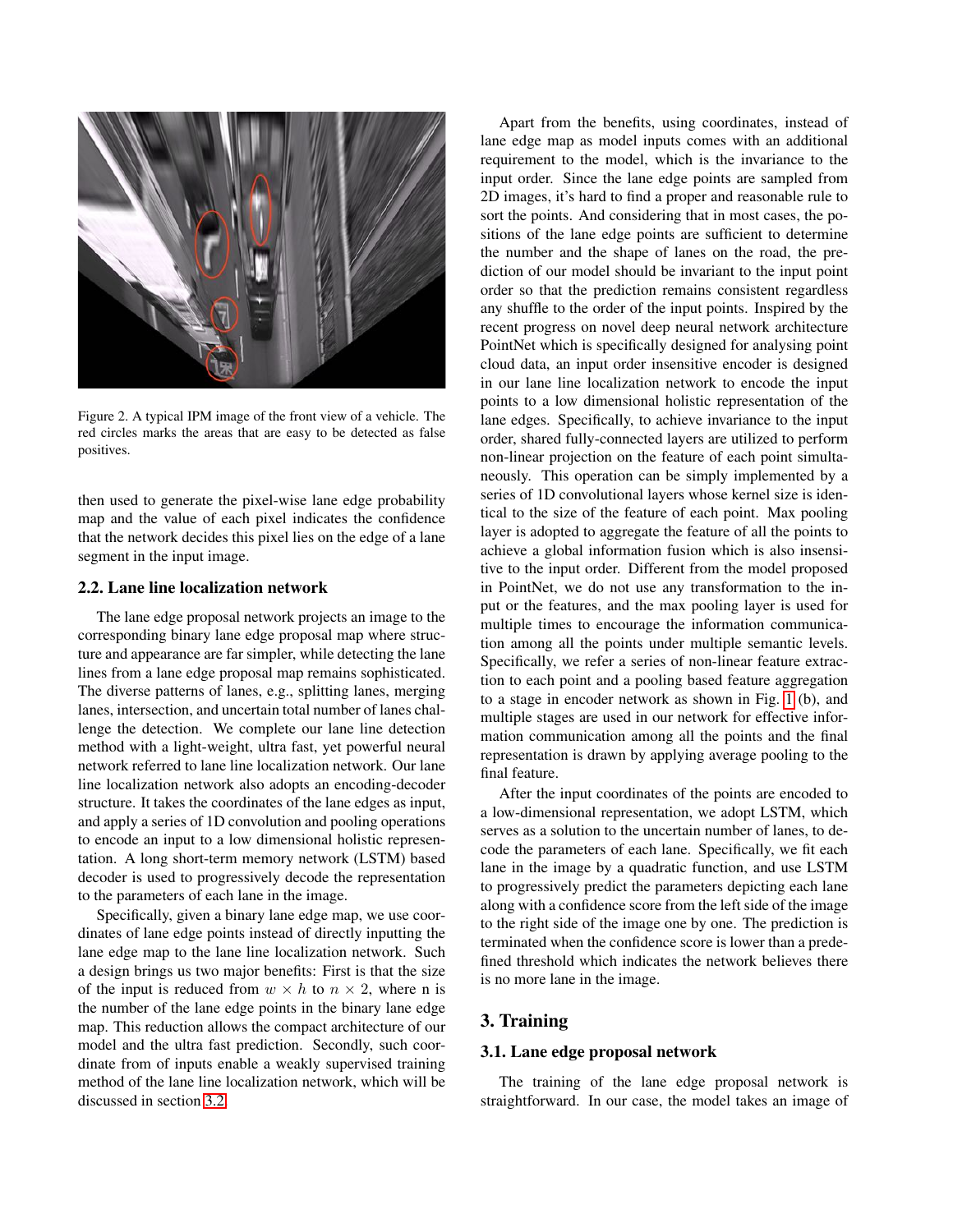the front view of a vehicle as input, and outputs a lane edge probability map of the same size as the input image. All the parameters are trained in a completely supervised manner. For each training image, we provide an annotation map where '1' indicates this pixel is a positive point laying on the edge of one lane segment, and '0' elsewhere. The entire network is end-to-end optimized by stochastic gradient descent. Note that in every annotation map, the number of positive points are always far smaller than number of negative points. So in the training process, we dynamical weight the loss of positive points and negative points according to their relative amounts, and the loss function is written as:

$$
l_{cls} = \sum_{i}^{B} \sum_{n}^{k} y_{n}^{i} \times \log P_{n}^{i} + \beta (1 - y_{n}^{i}) \times \log(1 - P_{n}^{i}) \tag{1}
$$

where  $B$  is the batch size of one iteration in training process and  $P<sup>i</sup>$  denotes the prediction of the *i*-th sample in this minibatch.  $P_n^i$  indicating the *n*-th pixel in the image, and *k* is total number of pixel in the image which equals to  $w \times$ h.  $\beta$  is the ratio of the number of positive points to the number of negative points, which acts as a dynamic weight for balancing the losses from negative points and positive point. It could be computed by

$$
\beta = \frac{\sum y^i}{w \times h - \sum y^i} \tag{2}
$$

for simplicity.

After training, the network directly produces a lane edge proposal map of the input image where the value of each pixel indicates the confidence of this pixel lies on the edge of one lane segment.

### <span id="page-4-0"></span>3.2. Lane line localization network

In our data, each lane line is represented as a quadratic function, i.e., the shape of each lane is annotated by three continuous numbers. In practice, however, training the network to predict the parameters of each quadratic function works poorly as each parameter is usually of significant different orders of magnitude, e.g. the quadratic term of a lane is nearly zero yet the constant term is thousands times larger, which makes the construction of a loss function difficult. Simply normalize the parameters results in disappointing performance as well. Therefore, we solve the problem by training the network to predict the point locations where a lane intersects with the top, middle and the bottom line of an image, respectively. Fig. [3](#page-4-1) shows the way we construct the training objectives for each lane. In our case, the input image has a size of  $h \times w$ , so the values we train the network to predict are the three  $X$  coordination values of the points which lies on the intersections of the lane with three horizontal lines  $Y = 0$ ,  $Y = h/2$ , and  $Y = h$ . We refer these three values to the keys values of a lane. By transferring the



Figure 3. We present an illustration on how we derive the training objectives of the network. The green line indicates the middle line of the image. We use three points to locate a lane which is fitted using a quadratic function.

<span id="page-4-1"></span>training objective from the parameters of a quadratic function to the key values, the predicted values are of relatively similar orders of magnitude so that the training becomes stable, and converging at bad local minimum is prevented. A simple matrix multiplication can directly transform the parameters of a quadratic function to the corresponding key values:

$$
[K_1, K_2, K_3] = [P_2, P_1, P_0] \begin{bmatrix} 0 & (h/2)^2 & h^2 \\ 0 & h/2 & h \\ 0 & 0 & 0 \end{bmatrix}, \quad (3)
$$

where we use  $[K_1, K_2, K_3]$  to denote the key values of a lane, and  $[P_2, P_1, P_0]$  to indicate the list of quadratic term, linear term and constant term.

While training the lane line localization network in a completely supervised way, we can use the average of the  $l_2$  distance between predicted key values and the real key values of each lane as the loss function and, minimize the distance using stochastic gradient descent.

Furthermore, using lane edge coordinates as network input brings us an additional important benefit. Considering the large cost of annotating each lane in an image using a quadratic function, and any inaccurate annotations affecting the training result, we design a weakly supervised training method for the lane line localization network, which only requires the number of lanes in a image as ground truth, we call this form of loss the min-distance loss. When using min-distance loss, the loss function is computed by the sum of the distance of each input point to its nearest estimated line.

Specifically, when training the network using min-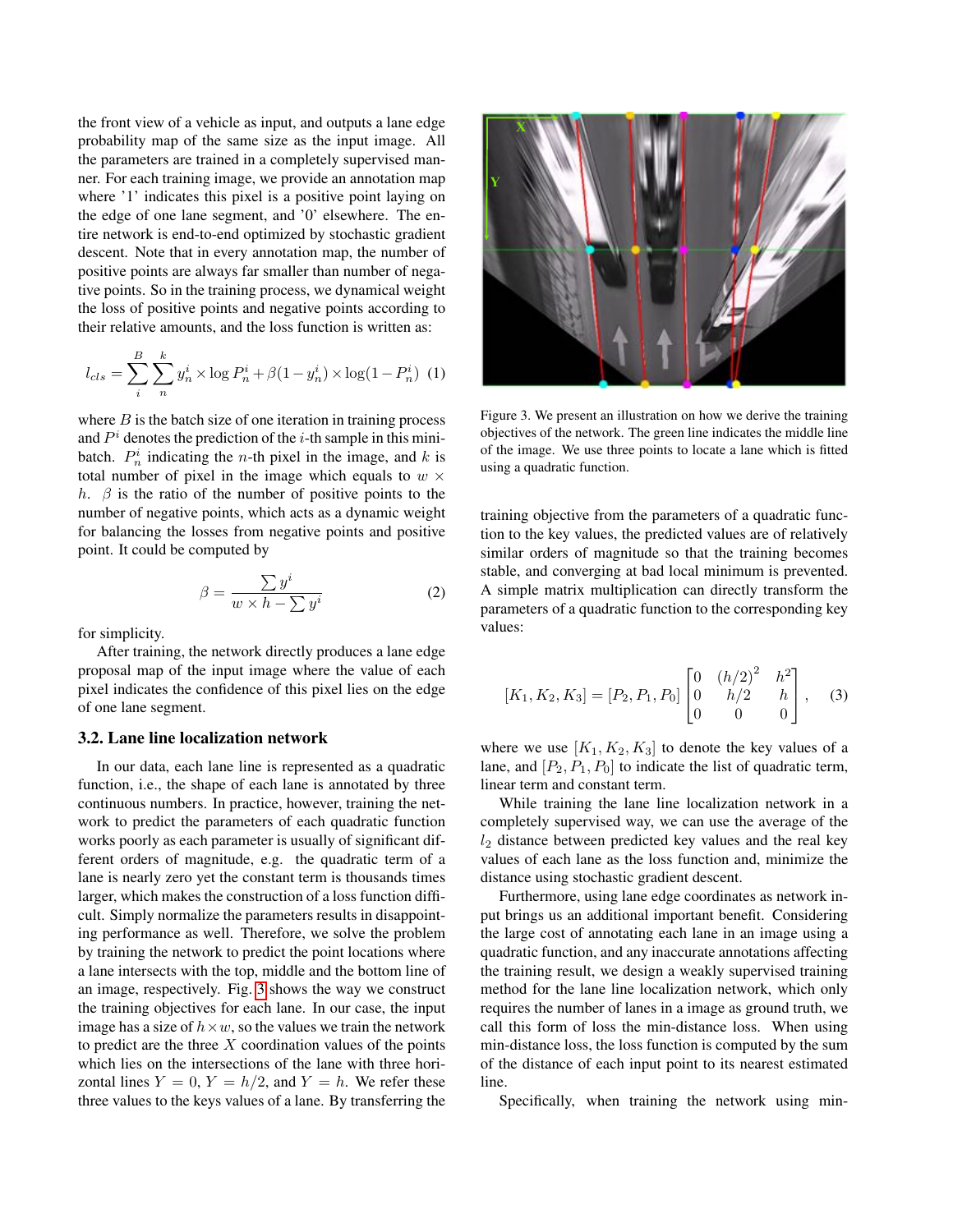distance loss, the output of the networks is still the key values of the lanes. After we get the predicted key values, we transform them back to corresponding quadratic functions representing the estimated lanes:

$$
[P_2^{pr}, P_1^{pr}, P_0^{pr}] = [K_1^{pr}, K_2^{pr}, K_3^{pr}] \begin{bmatrix} 0 & (h/2)^2 & h^2 \\ 0 & h/2 & h \\ 0 & 0 & 0 \end{bmatrix}^{-1},
$$
\n(4)

which gives us a set of estimated quadratic functions of all lanes. As mentioned above, the input of the network are the coordinates of all the lane edge points. Now we take all the  $X$  coordination values of the points to each estimated quadratic functions, and this will give us the projected Y coordination values of the points to the lanes. The absolute values of the distance between the real Y coordination value and the projected Y coordination values are the horizontal distances of the points to the estimated lanes. Ideally, we take the sum of the horizontal distances of all the points to its nearest estimated lane line as the loss, and minimizing this loss pushes the predicted lane lines to the exact centers of ground truth lane lines.

This weakly supervised training manner only needs the number of lanes as a supervision so that it significantly reduces the cost of annotation. In practice, only using mindistance loss to train the model from scratch leads to trapping in a poor local minimum thus we have to start with supervised training. We come up with two ways to adopt this min-distance loss to the training of our model. First one is that while training the network, we train the network to minimize a combination of the  $l_2$  loss and the min-distance loss

$$
L = L_{l_2} + \alpha L_{min-distance} \tag{5}
$$

where  $\alpha$  is a hyperparameter for balancing two loss functions. From our observation, minimizing the two loss functions simultaneously successfully overcomes the annotation inaccuracy so that the estimated lines fit exactly to the lanes in the image regardless some minor misalignments between the annotations and the real lanes, and results in an improvement on generalization.

After the network is trained by well-annotated samples, we can further refine the network on some weakly annotated samples which only has the annotation of number of lanes. Since the network has already been optimized, only using min-distance loss for refinement does not collapse the learned model, and can further refines the network parameters.

### <span id="page-5-0"></span>4. Experiments

We test our LaneNet on the real world traffic data. In this section, we compare our method with other lane detection method, and evaluate the performance. Our data consist of more than 5,000 annotated front view images taken on both highways and urban roads. For each image in the dataset, we annotate all the edges of lane segments, and fit each lane line by a quadratic function. We sample 600 samples from the dataset to be the test data and use the remaining data to train our LaneNet. Specifically, the test set is split into two sub-sets according to the difficulty.

We follow the widely used evaluation metric and adopt two criteria: the true positive rate (TPR) which is calculated as  $TPR =$  (the number of detect lanes) / (the number of target lanes), and false positive rate (FPR) which is calculated as  $FPR =$  (the number of false positives) / (the number of target lanes). Each lane should be only detected once, so that both over estimation and under estimation of the total number of lanes are undesirable, e.g. detecting a dashed lane for multiple times results in a high FPR, and detecting splitting lanes to be one lane will lower the TPR. We select the lane detection method proposed in [\[6\]](#page-8-7) to compare the performance since it also relies on few assumptions, and the code is publicly available  $<sup>1</sup>$  $<sup>1</sup>$  $<sup>1</sup>$ . Table [1](#page-7-2) shows the results.</sup> The performance of our LaneNet is reported under the following training setting in terms of supervisions: lane edge proposal network is trained using the entire training dataset with full supervision. Weak supervision is introduced in the training of lane line localization network. Additional weakly labelled training samples (about 1,000 samples annotated by only the number of lane lines in the images) are used for fine tuning the parameters of lane line localization network.

We present some illustrative results in Fig. [4.](#page-6-0) All the predictions are transformed back to the original images from the IPM images We transform all the predictions on IPM images back to original images for clear illustrations. The result of lane edge proposal network is robust to other objects on the roads, e.g. the lane marks and the vehicles, which we attribute to the contextual information extracting ability of deep neural network based lane edge proposal network, e.g., for every example, there is no false positive detection on the arrows on the roadways, which indicates that our deep neural network based detection method makes decision base on large contextual area, so that is robust to objects with similar local appearances. The localizations of the lanes on the roads are accurate regardless the shapes and the number of the lanes, which demonstrate the effectiveness of our lane localization network to diverse real-world scenarios. The dashed lane lines are properly estimated, which we believe it's attributed to the ability of our lane localization network to evaluate the lane edge proposals from a global view instead of simply clustering the nearby points.

We also conduct a additional experiment on validating the performance improvements by applying the weakly su-

<span id="page-5-1"></span><sup>&</sup>lt;sup>1</sup>We use the public version of the code which is not exactly identical with the original implementation as noted in the code.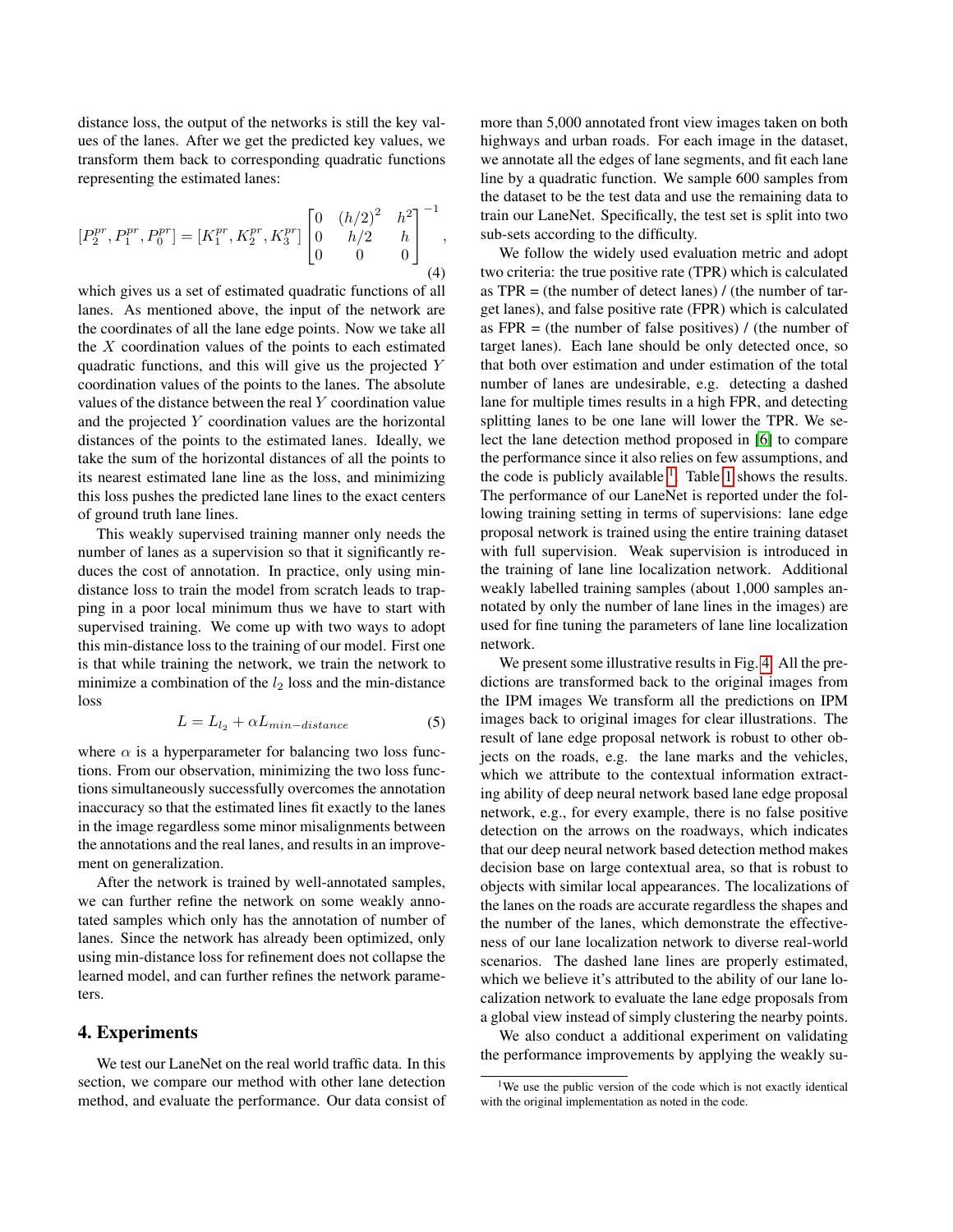

<span id="page-6-0"></span>(a) Original images (b) Lane edge proposals (c) Final results

Figure 4. Illustrative results. The original images along with the corresponding lane edge proposal maps and final detection results are presented. In the final results, different lanes are marked in different colours.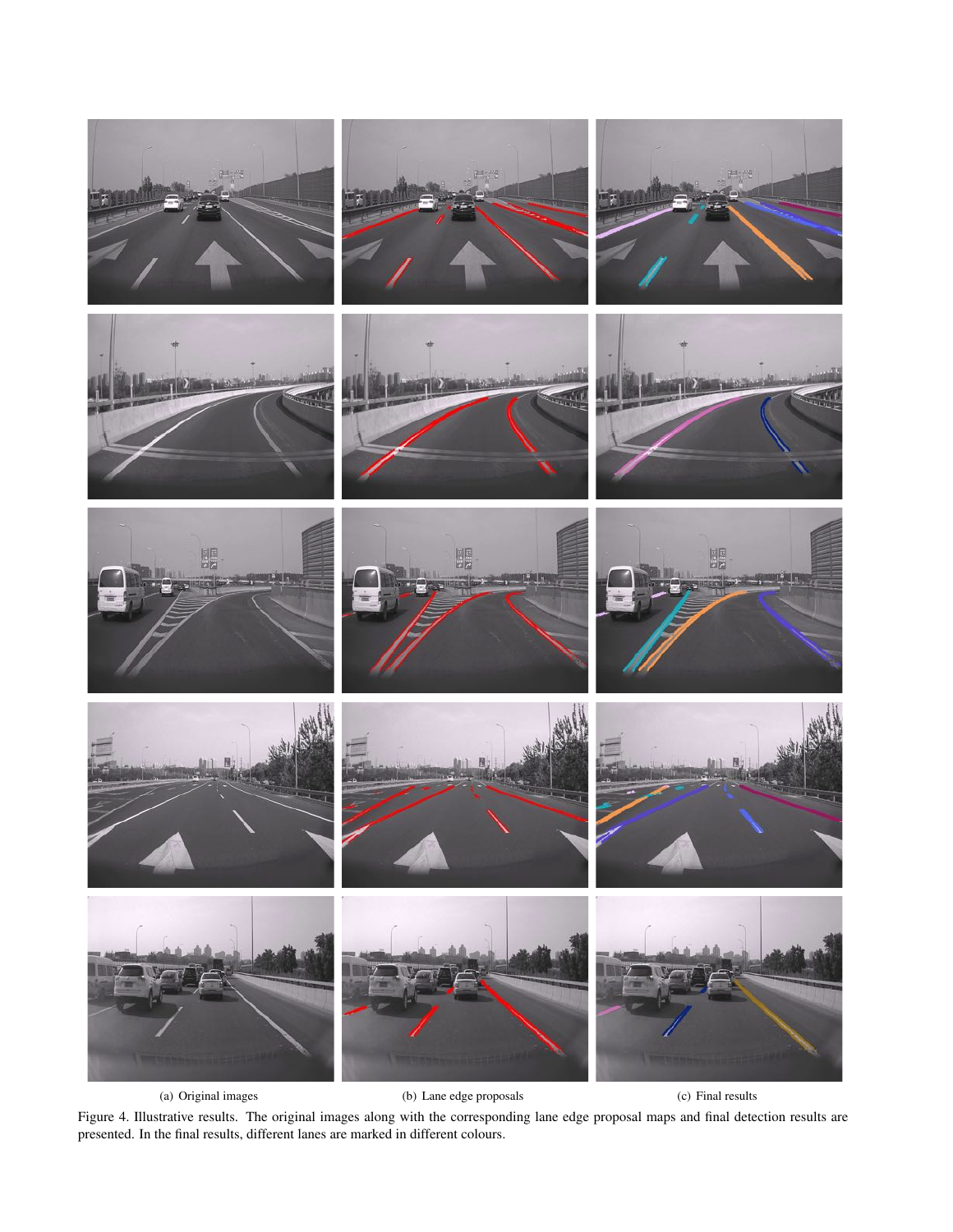<span id="page-7-2"></span>Table 1. Experiment results.

|                                  | Difficulty $\vert$ Easy (1170 lanes) |            |  | Hard (1035 lanes)                 |             |  |  |
|----------------------------------|--------------------------------------|------------|--|-----------------------------------|-------------|--|--|
|                                  |                                      |            |  | Detected TPR FPR Detected TPR FPR |             |  |  |
| Junhwa <i>et al.</i> [6] $ $ 916 |                                      | 78.2% 9.5% |  | 801                               | 77.4% 15.9% |  |  |
| LaneNet                          | $1146$ 97.9% 2.7%                    |            |  | 1001                              | 96.7% 3.9%  |  |  |

pervised loss function and additional weakly labelled samples. Results are presented in Table [2.](#page-8-16) We can see that the weak supervision loss consistently improves the detection on both easy and hard sub-datasets. Further fine tuning the network using weakly labelled data improves the performance on samples with hard difficulties significantly. The fine tuning using weakly labelled data actually enables us to improve the network performance on extreme cases with low cost. We believe that more carefully collected hard samples will further improve the network to a even better stage.

Additionally, when using a NVIDIA Titan Xp GPU, our lane edge proposal network runs at the speed of 330 frame per second (FPS), and the lane line localization network is even 4 times faster, which enable our entire LaneNet to process images at the speed of 250 FPS. When running on an embedded GPU platform, e.g. NVIDIA Jetson TX1, the speed turns to 26 FPS without specific modifications, which is fast enough for real-time detection. The model size of the entire LaneNet is restricted to less than 1GB. Both the Compact model size and the high running speed further enable the deployment of our LaneNet on vehicles.

# <span id="page-7-0"></span>5. Related work

As a key component of autonomous driving system, lane detection have been widely studied for years. Despite the intensive demands of real world applications, lane detection remains challenging. One of the key reasons is the lack of distinct features. To solve this, many works seek to leverage the structural feature of lanes. Vanishing point is considered to be an important feature for the detection of lanes and is used in [\[9,](#page-8-17) [16,](#page-8-18) [19\]](#page-8-19). As for local features, gradient on the lane edges is a popular tool for locating the lanes, e.g. in [\[6\]](#page-8-7), two filters which detect left and right edge, respectively, are adopted for finding the strong lane edges in the images. However, gradient based detection methods are vulnerable to scenarios with complex irrelevant objects. From our observation, the performances of gradient based methods drop dramatically when large amount of other vehicles appear in the images, which are unavoidable in real world scenarios.

In recent years, with the fast development of deep learning and the hardware support, a lot of lane detection methods based on deep neural networks have emerged and show excellent performances since the training of deep neural network enables detection methods to learn features that are far more robust than the hand-crafted features. Alexandru Gurghian *et al.* propose DeepLanes which use deep neural network to estimate lane position on the both side of the vehicle. Jun Li *et al.* use a multitask convolutional neural network to simultaneously detect the presences and the geometric attributes of the lane marks in a patch of the image, however, the patch based detection makes it hard to infer the global structure of the lane lines on the road, thus is incapable of offering decisive information for navigation, so they propose to further combine the convolutional neural networks with recurrent neural networks to introduce context information and make structural predictions. Similar to our method, Xue Li *et al.* propose using neural networks to detect the edge of lane lines, and use Hough transform to detect different lanes which the robustness might be weak when encountering with complicated scenarios like extremely curved lane lines.

A more comprehensive review on recent advances in lane detection can be found in [\[13\]](#page-8-20).

# <span id="page-7-1"></span>6. Conclusion

In this paper, we proposed a lane detection method consists of two deep neural networks. The lane edge proposal network takes an IPM image of the front view of a vehicle as input and produces a lane edge proposal map. Given the lane edge map, the lane line localization network is then in charge of inferring the location of each lane in the image. Our lane detection method does not rely on any assumptions and can be applied to various situations. Using deep neural network endows our method with great robustness and the two stages detection pipeline reduces the computational cost and allows our lane line localization network to be trained in a manner which combines supervised and weekly supervised learning, this remarkably reduces the cost of labelling training data. Extensive experiments demonstrate the speed, accuracy, and robustness of our LaneNet to diverse scenarios. The future work will focus on introducing lane tracking to our LaneNet for a more stable video based lane line detection method.